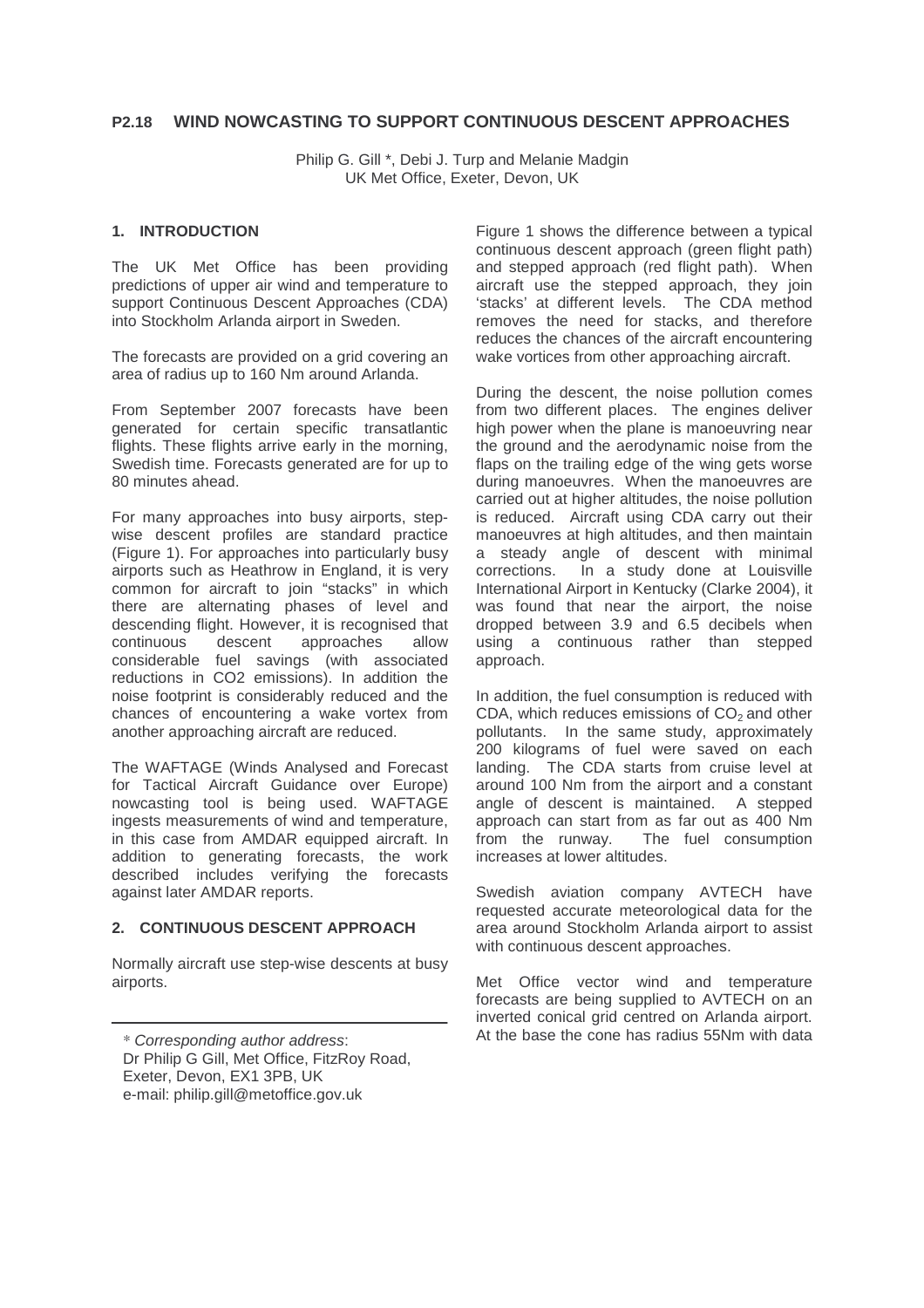every 1000ft up to 43 000ft. At the highest level the data is on a disk of radius 160Nm.

with predicted flight path information from an aircraft. Wind information is then uplinked to the aircraft for descent.

The meteorological data is assimilated by AVTECH using their NowCast system together



**Figure 1 Flight path for continuous descent and stepped approach**

#### **3. WAFTAGE**

Although NWP model forecasts are continually increasing in accuracy there is always a delay between the time the model forecast is run and the time that the forecast is available.

WAFTAGE is a nowcasting system that works by updating a model forecast with the latest observations available just before the validity time of the forecast. It was originally developed by Dharssi and Forrester (Dharssi and Forrester 1992) and uses a successive correction algorithm which can be summarised by the following equations.

The successive correction algorithm modifies each of the n x m lat-lon grid points on all of the k vertical pressure levels.

$$
a_p = b_p + \sum_{i=1}^{N} B_{\text{grad}p} q_i^{(u)}
$$
 (1)

where

$$
q_i^{(u+1)} = q_i^{(u)} + \frac{(o_i - b_i) - \sum_{j=1}^n (B_{ij} + O_{ij})q_j^{(u)}}{\sum_{j=1}^n (|B_{ij}| + |O_{ij}|)}
$$

Is Newton's iterative method to find  $q_i^{(u)}$  $q_i^{(u)}$  where  $q_i^{(0)} = 0$  and  $u = 25$ .

In equations (1)

o<sub>i</sub> is the input observation value (eg AMDAR reports)

b<sub>i</sub> is the background value of the model forecast interpolated in 4D to the location of  $o_i$ 

 $a<sub>p</sub>$  is the output analysis value (ie the WAFTAGE nowcast) at grid point p

 $b<sub>p</sub>$  is the corresponding background value of the model forecast at WAFTAGE grid point p.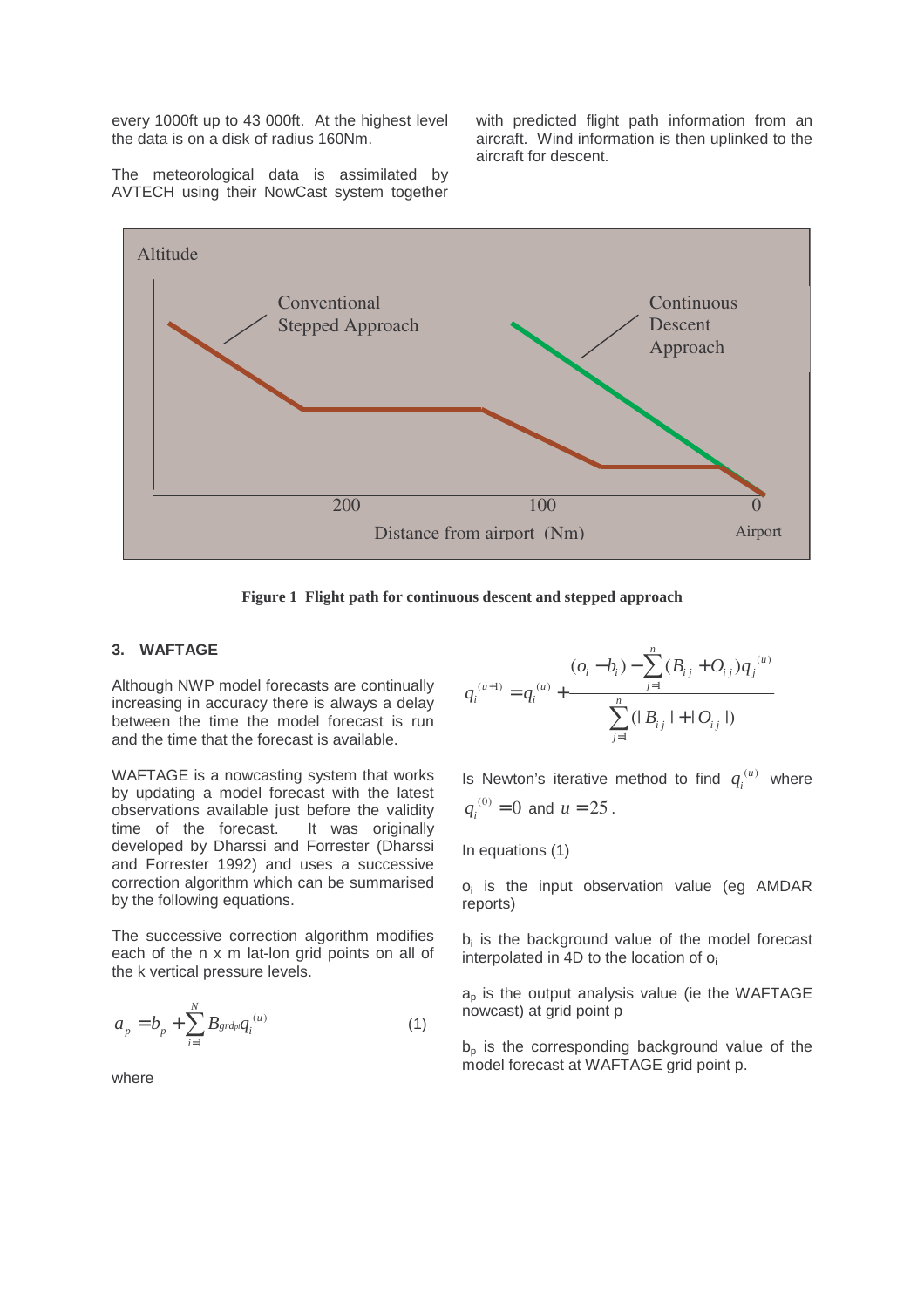B<sub>ij</sub> is an element of the matrix of covariances of background errors at the location of observations i and j.

 $O_{ij}$  is an element of the matrix of covariances of observation errors at the location of observations i and j.

N is the total number of observations used by<br>the WAFTAGE successive correction the WAFTAGE successive correction algorithm.

B<sub>grdpi</sub> is the matrix of covariances of background errors between the position of observation i and WAFTAGE point p

Error covariances describe how the change in a variable at one location influences the .

change of another variable at a different location. In WAFTAGE the error covariance functions are represented by Gaussian functions (Sharpe 2005).

WAFTAGE currently takes the UK Met Office NAE (North Atlantic European Model) forecasts as the background model, and updates them using the most recent measurements of wind speed and temperature from AMDAR equipped aircraft. The NAE model currently has a horizontal resolution of 12km and 38 vertical levels. Figure 2 shows the NAE domain with the WAFTAGE domain inside. Figure 3 shows AMDAR data over the Stockholm Arlanda area. The runway is marked with a blue cross. Each red cross represents the position of an AMDAR report. The data was collected during a 24 hour period.



**Figure 2 UK Met Office NAE model and WAFTAGE Domains**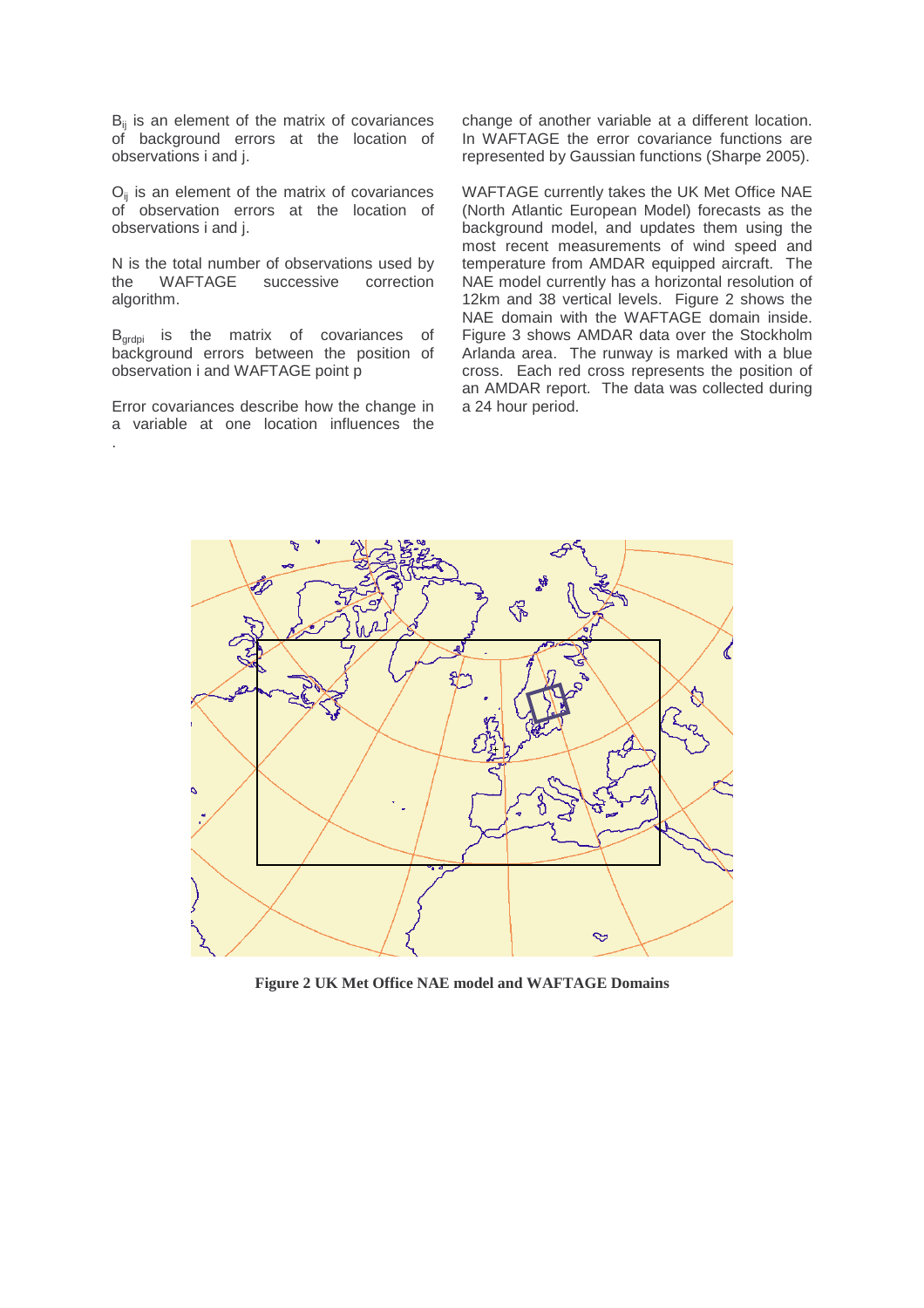

**Figure 3 WAFTAGE area around Stockholm Arlanda with AMDAR reports**

Figure 4 shows a schematic diagram of the way WAFTAGE is currently being run. The NAE model forecast is run at 00, 06, 12 and 18z. This is used as the model input to WAFTAGE with a forecast range of between 4 and 11 hours. Any observations that are available in the 40 minutes immediately preceding runtime are ingested into WAFTAGE to produce forecasts with forecast ranges in 20 minute intervals out to T+80 minutes. WAFTAGE is currently being run

every hour and typically takes around one minute to produce the updated forecasts.

The size of the area around Stockholm Arlanda that has been investigated is 12.2E to 23.5E and 57.25N to 60.22N, on 45 vertical levels at 1000 ft intervals up to 44000ft . The grid consists of 62x70 lat-lon pts.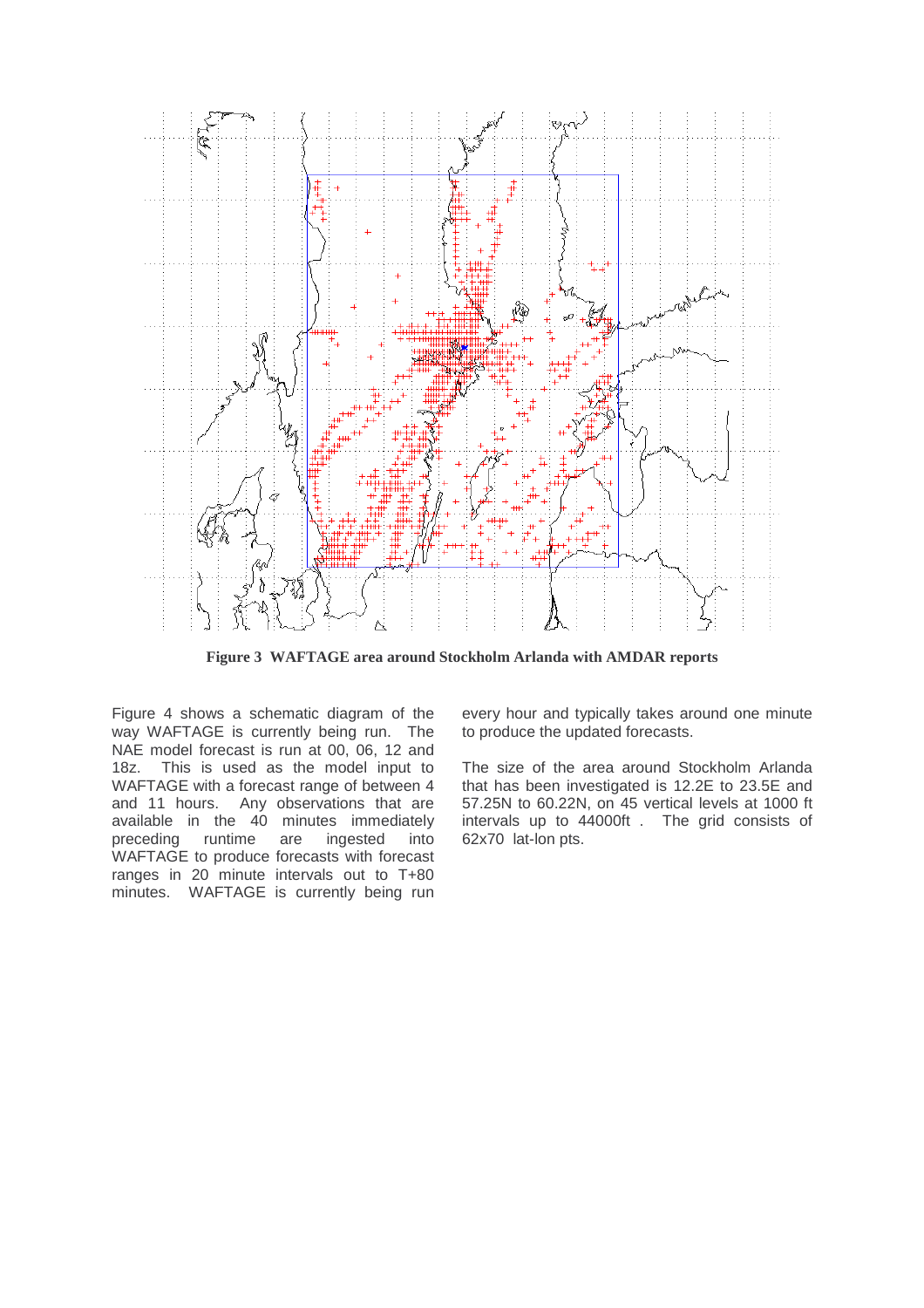

**Figure 4 Diagram of the WAFTAGE system**

An example of a WAFTAGE forecast can be seen in Figure 5 this shows a vertical latitudinal cross section through Arlanda of the u component of the wind speed. This would correspond to the cross winds that would be experienced for a northerly approach into Arlanda at varying altitudes. Figure 6 shows the horizontal wind shear on a lat-lon plot at approx 30000ft



**Figure 5 WAFTAGE vertical latitudinal cross section plot through Arlanda**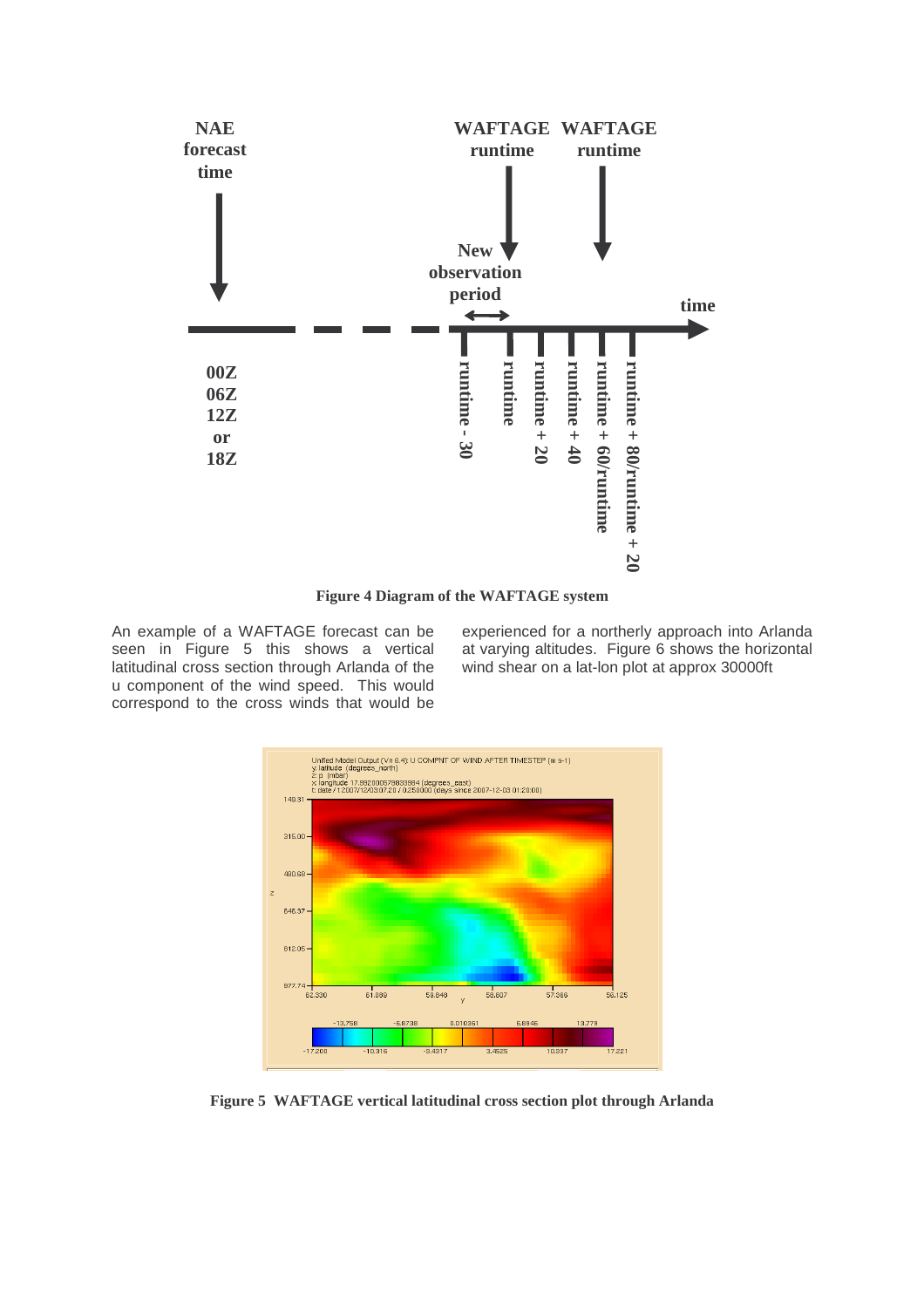

**Figure 6 WAFTAGE lat-lon plot**

## **4. RESULTS**

#### 4.1 Verification of WAFTAGE forecasts

Verification of the WAFTAGE forecasts against AMDAR observations is carried out routinely. Observations within 10 minutes either side of the validity time of the forecast are used. Choosing the observations in this way means that no observation is used more than once in the verification.

To avoid using observations of poor quality checks are carried out before they are used. A regularly updated list of blacklisted aircraft is used to remove observations from potentially unreliable sources. Checks are also carried out against the background for gross errors. Again any observations that are flagged as having gross errors are removed from the verification.

Forecasts are verified by creating a grid, and choosing one observation point in each grid box. By doing this it removes the bias of a number of observations all in the same area. The WAFTAGE and background results are then compared with the observation points to verify the data. The grid used for the verification is the same as the grid used for WAFTAGE.

Linear interpolation is used in all three spatial dimensions to calculate the forecast value at the position of each observation. Time interpolation is not currently used on the forecasts.

Mean and root mean square (RMS) error statistics were calculated for each WAFTAGE run by calculating the difference between the observation and forecast and summing the results.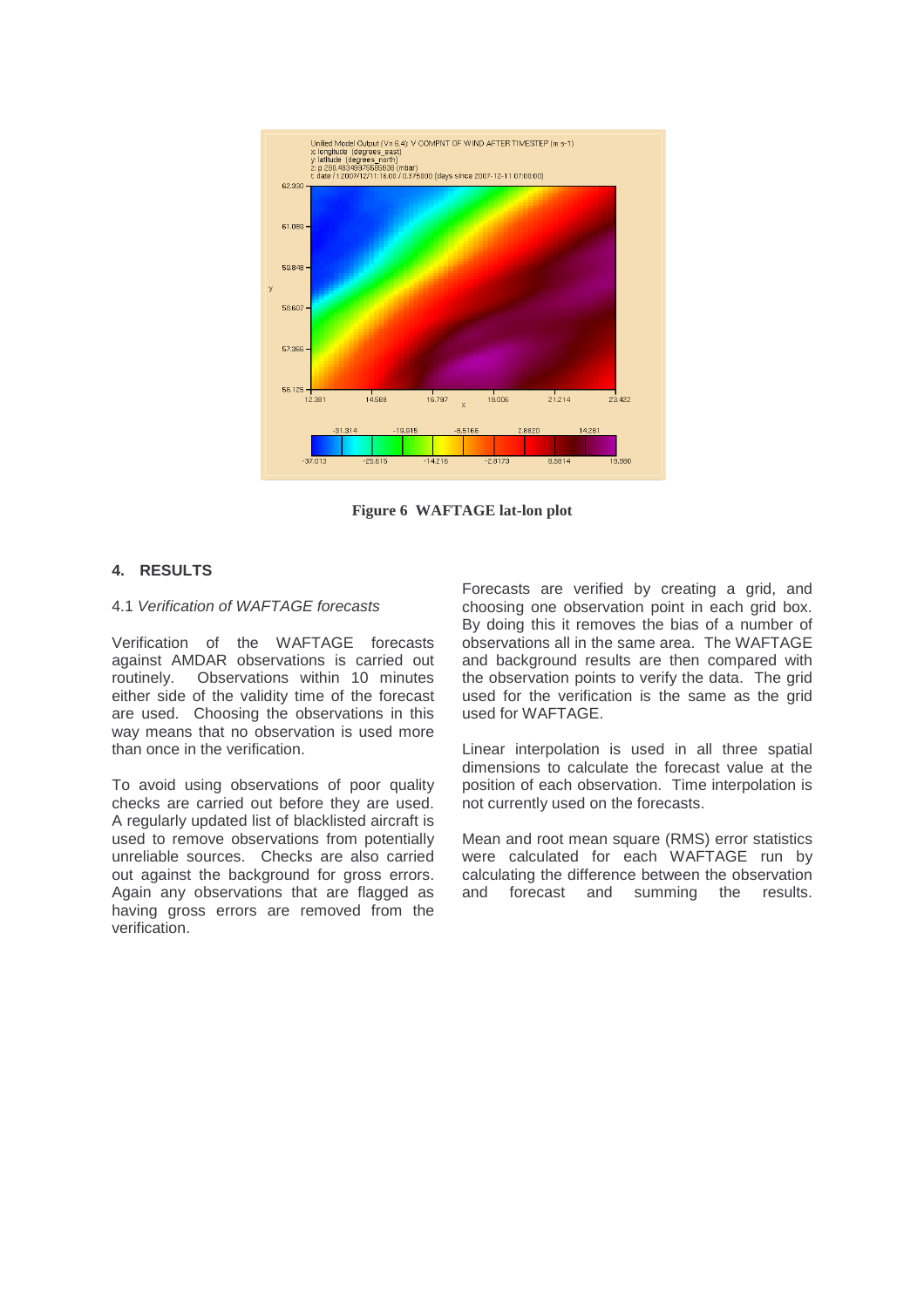### 4.2 Analysis of results

|            | Number of<br>observations | <b>RMST</b><br>error | <b>RMS</b><br>U error | <b>RMS V</b><br>error | Mean<br>T error | Mean<br>U error | Mean<br>V error |
|------------|---------------------------|----------------------|-----------------------|-----------------------|-----------------|-----------------|-----------------|
| Background | 19407                     | 1.0307               | 2.7864                | 2.8868                | 0.1775          | 0.6659          | 0.0103          |
| WAFTAGE    | 19407                     | 0.9186               | 2.5746                | 2.6260                | 0.1615          | 0.4163          | 0.0605          |

**Table 1 Verification statistics for WAFTAGE and the background model.**

The WAFTAGE verification scores in Table 1 cover the two week period between 20/12/2007 and 08/01/2008. The RMS scores shown in figure 7 show that WAFTAGE is clearly producing an improved forecast from the background model field.

the RMS error of the associated background model field. Only forecasts that have been updated with at least 50 observations are used here. It can be seen from these scatterplots that most of the points lie above the line which means that the WAFTAGE forecast has improved on the original background model forecast.

The scatterplots in figure 8 show the RMS error of the WAFTAGE forecast plotted against



**RMS Error** 

**Figure 7 WAFTAGE and background model RMS errors**